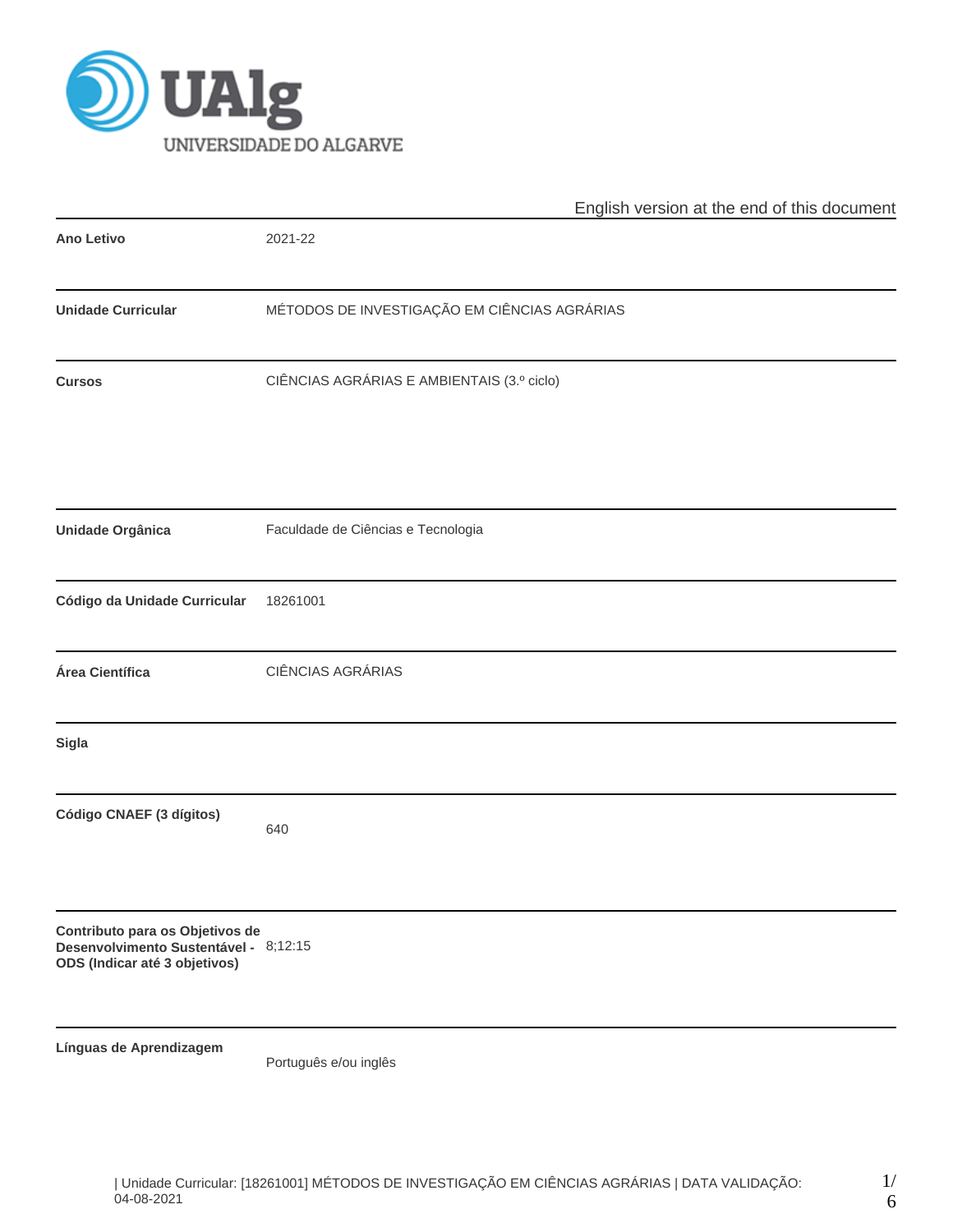

**Modalidade de ensino**

Presencial

**Docente Responsável** José Manuel Peixoto Teixeira Leitão

| <b>HORAS DE CONTACTO (*)</b><br><b>AULA</b><br><b>I DOCENT</b><br>1PO<br>ਾ?MA<br><b>HAL</b> |
|---------------------------------------------------------------------------------------------|
|---------------------------------------------------------------------------------------------|

\* Para turmas lecionadas conjuntamente, apenas é contabilizada a carga horária de uma delas.

| <b>ANO</b> | PERIODO DE FUNCIONAMENTO* | <b>HORAS DE CONTACTO</b> | I HORAS TOTAIS DE TRABALHO | <b>ECTS</b> |
|------------|---------------------------|--------------------------|----------------------------|-------------|
|            | ت                         | 3TP: 10OT                | 78                         |             |

\* A-Anual;S-Semestral;Q-Quadrimestral;T-Trimestral

# **Precedências**

Sem precedências

## **Conhecimentos Prévios recomendados**

Não aplicável

## **Objetivos de aprendizagem (conhecimentos, aptidões e competências)**

Numa unidade curricular de teor eminentemente prático/aplicado como a presente, propõe-se um modelo de ensino-aprendizagem que privilegie o desenvolvimento de competências que se possam enunciar como ?learning outcomes?; sejam de natureza de genérica, sejam de natureza específica, estando associadas ao domínio das Ciências Agrárias. Assim, concluído o período de ensinoaprendizagem, os estudantes devem:

? Evidenciar capacidade de compreensão sistemática dos métodos de investigação e desenvolvimento experimental próprios do domínio das Ciências Agrárias.

? Mostrarem-se aptos a desenvolver um Plano de Tese no qual identifiquem os métodos e técnicas de investigação em Ciências Agrárias que melhor se adequem aos objetivos do estudo.

? Ser proficientes na utilização dos métodos e técnicas de investigação que são referência na área em que desenvolvem a tese.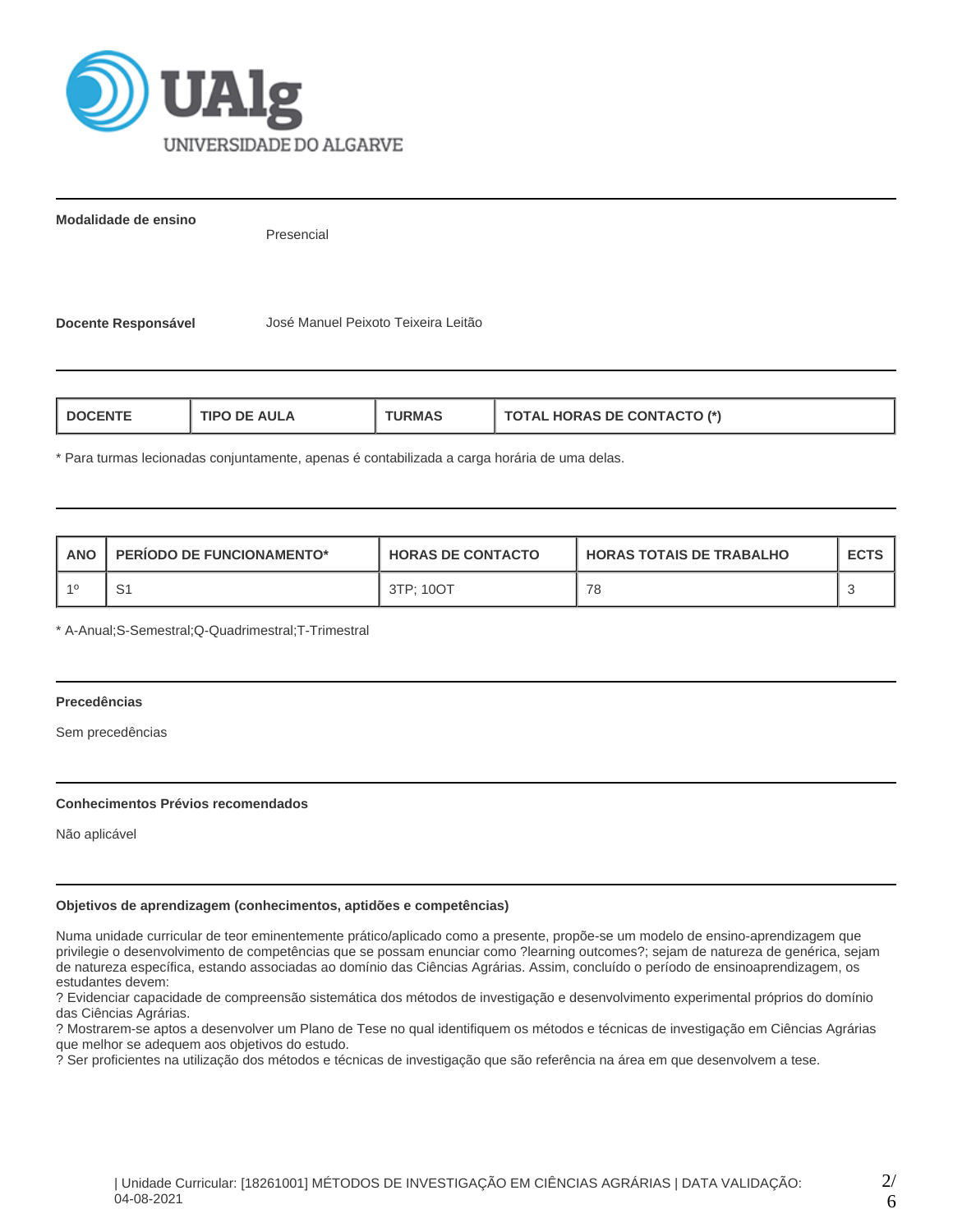

## **Conteúdos programáticos**

Sendo objeto de estudo deste programa de doutoramento todo o complexo agro-ambiental, o estudante é confrontado com distintos fenómenos e processos, bem como dados de diferente natureza. São por isso diversos os métodos de conduzir ensaios e experiências, laboratoriais e de campo, que, através de métodos estatísticos apropriados, possam conduzir a conclusões válidas e objetivas. Com vista a fornecer um sólido ?background? metodológico, a presente unidade curricular compreende no domínio das Ciências Agrárias os seguintes sequenciais conteúdos programáticos:

- 1. Identificação de problemas e das inerentes questões metodológicas;
- 2. Estabelecimento/reconhecimento de diferentes tipos de ?unidades experimentais?;
- 3. Identificação/seleção de questões/objetivos experimentais;
- 4. Seleção de métodos e técnicas adequadas aos objetivos de estudo estabelecidos;
- 5. Uso de métodos e técnicas enquanto ferramentas visando a procura de respostas para os problemas identificados.

## **Metodologias de ensino (avaliação incluída)**

O desenvolvimento das competências a adquirir nesta unidade curricular processa-se através de sessões teórico-práticas, de sessões do tipo tutorial, da realização de trabalhos práticos, em grupo e individualmente, de trabalho autónomo individual e de avaliação contínua. As sessões teórico-práticas estendem-se por seis horas, o que representa uma carga semanal de duas horas ao longo de três semanas distribuídas pelo primeiro ano letivo. Com o objetivo de incentivar os estudantes a participarem ativamente no desenvolvimento de competências, é obrigatória a frequência de, pelo menos, 75% das sessões teórico-práticas. Para as sessões tutorias, sem programa ou calendário definidos, estão previstas dez horas. As restantes situações de ensino aprendizagem completam as horas de trabalho a desenvolver pelos estudantes para obterem aprovação na unidade curricular, o que corresponde a três ECTS.

## **Bibliografia principal**

Kumar, R. (2005). Research Methodology: A Step-by-Step Guide for Beginners. SAGE Publications. 332 p. ISBN: 1-4129-1154-X. Robertson, D. W., D. K. Martin, and P. A. Singer. 2003. Interdisciplinary Research: Putting the Methods Under the Microscope. BMC Medical Research Methodology 3:20. Access online at: http://www.biomedcentral.com/1471-2288/3/20

| Unidade Curricular: [18261001] MÉTODOS DE INVESTIGAÇÃO EM CIÊNCIAS AGRÁRIAS | DATA VALIDAÇÃO: 04-08-2021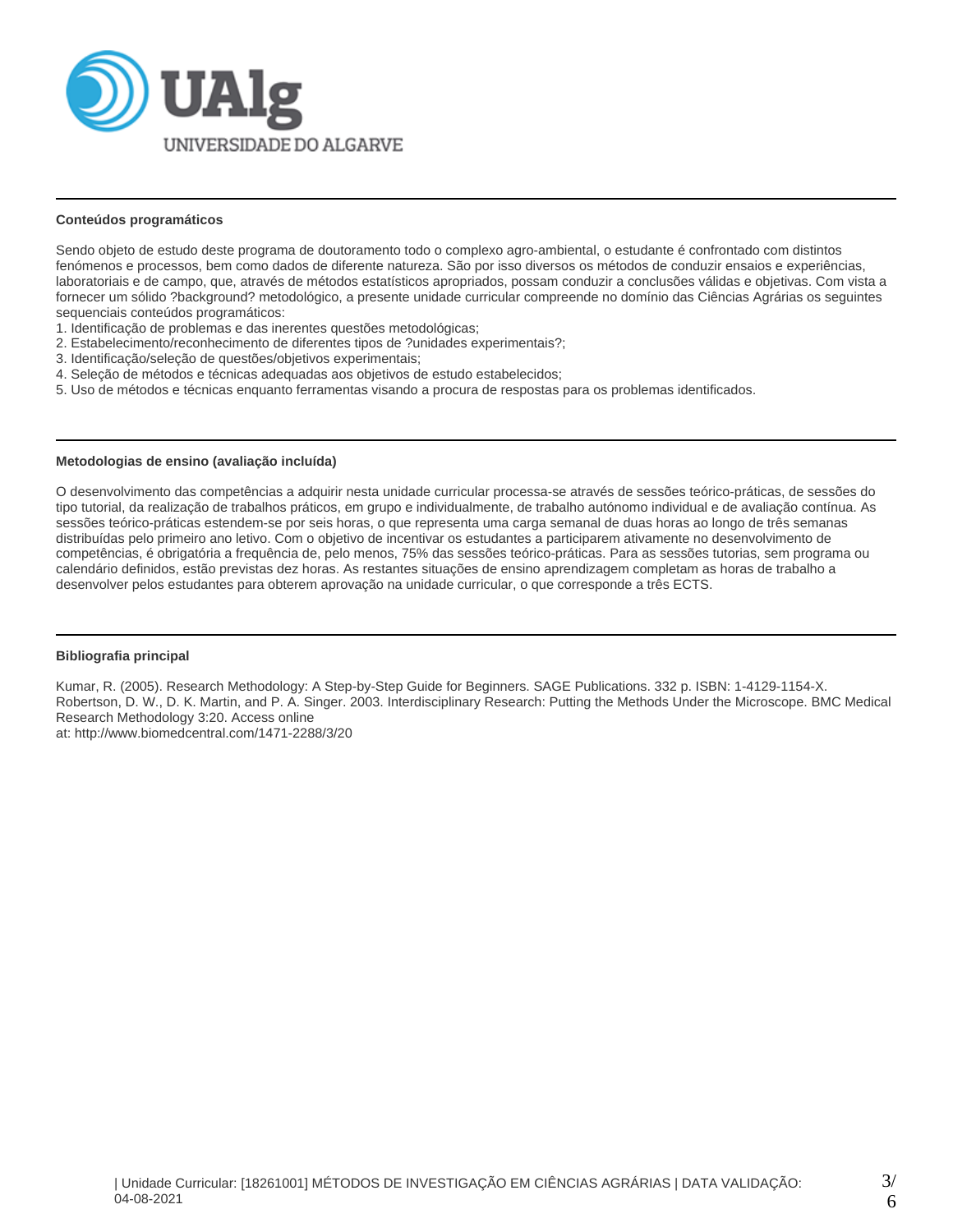

| <b>Academic Year</b>                                                                                   | 2021-22                                                 |
|--------------------------------------------------------------------------------------------------------|---------------------------------------------------------|
| <b>Course unit</b>                                                                                     | RESEARCHMETHODS IN AGRICULTURAL SCIENCES                |
| <b>Courses</b>                                                                                         | AGRICULTURAL AND ENVIRONMENTAL SCIENCE<br>Common Branch |
| <b>Faculty / School</b>                                                                                | FACULTY OF SCIENCES AND TECHNOLOGY                      |
| <b>Main Scientific Area</b>                                                                            |                                                         |
| Acronym                                                                                                |                                                         |
| <b>CNAEF code (3 digits)</b>                                                                           | 620                                                     |
| <b>Contribution to Sustainable</b><br><b>Development Goals - SGD</b><br>(Designate up to 3 objectives) | 8;12;15                                                 |
| Language of instruction                                                                                | Portuguese or english                                   |
| <b>Teaching/Learning modality</b>                                                                      |                                                         |

Face to face learning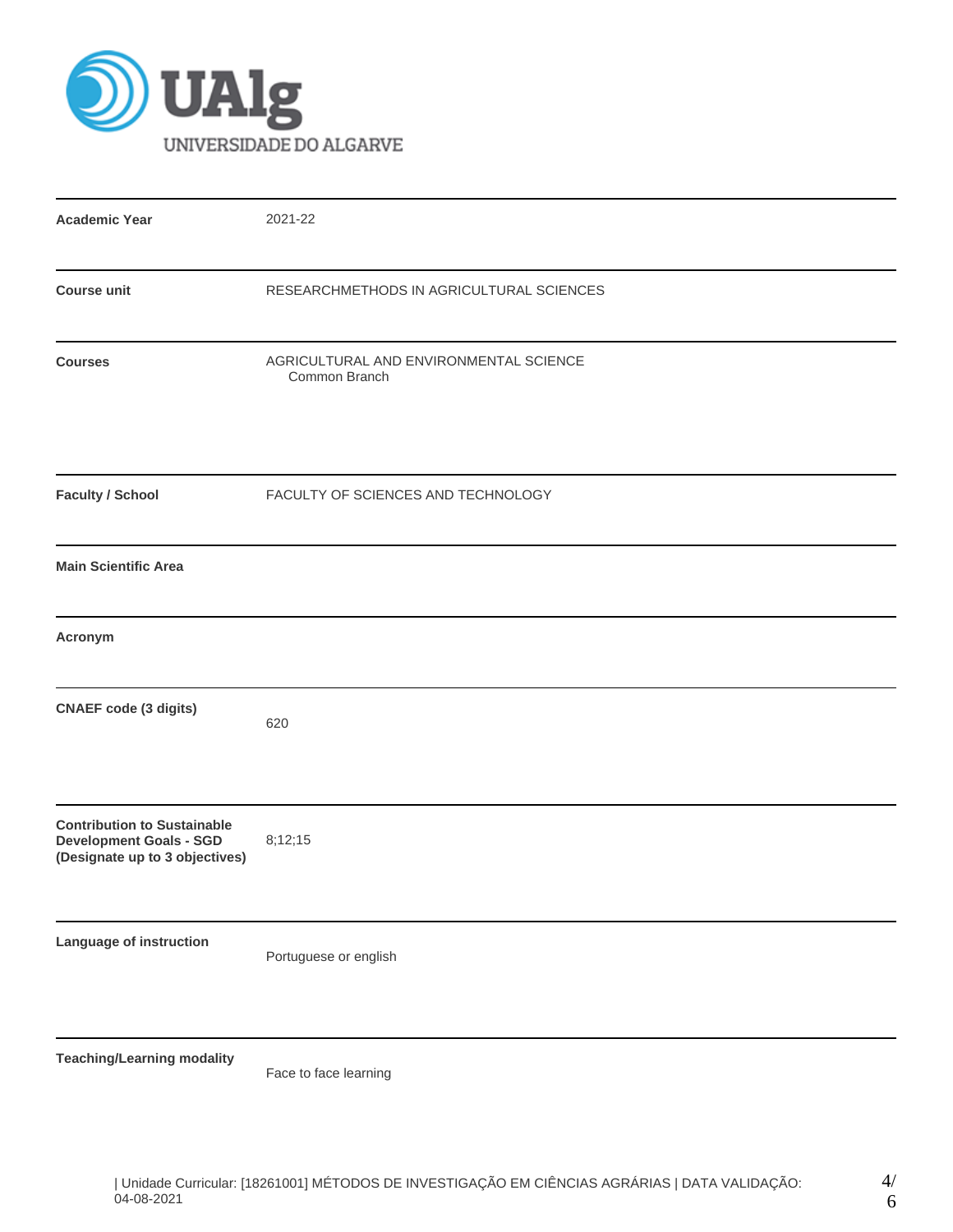

**Coordinating teacher** José Manuel Peixoto Teixeira Leitão

| 020<br>statt<br><b>COLLIN</b><br>- | vpe' |  | ours |
|------------------------------------|------|--|------|
|------------------------------------|------|--|------|

\* For classes taught jointly, it is only accounted the workload of one.

| <b>Contact hours</b> |    |   |    |   |    |    |    | `otal                                                                                                                                                                                                                                 |
|----------------------|----|---|----|---|----|----|----|---------------------------------------------------------------------------------------------------------------------------------------------------------------------------------------------------------------------------------------|
|                      | Шá | Ш | IЮ | Ш | IЮ | 11 | ١К | 7c<br>$T$ . The contrast $TD$ . The contrast contrast of $D$ is $D$ and $D$ and the contrast $T$ $D$ . The HMA and $D$ $D$ $D$ and $D$ $T$ is $D$ $T$ is $D$ $T$ is $D$ $T$ is $D$ $T$ is $D$ $T$ is $D$ $T$ is $D$ $T$ is $D$ is $D$ |

T - Theoretical; TP - Theoretical and practical ; PL - Practical and laboratorial; TC - Field Work; S - Seminar; E - Training; OT - Tutorial; O - Other

#### **Pre-requisites**

no pre-requisites

## **Prior knowledge and skills**

Not applicable

# **The students intended learning outcomes (knowledge, skills and competences)**

In a curricular unity strongly practical/applied like this one, we propose a model of teaching and learning that fosters the development of skills and competences which may be stated as the following learning outcomes; these outcomes may be generic or specific, i.e. associated with the Agricultural field. Thus, concluded the period of teaching and learning, students should:

? show systematic understanding of research methods and experimental development on Agricultural Science

? be able to develop a thesis plan in which the research methods and techniques best suited to the study objectives are identified.

? proficiently use the research methods and techniques that are benchmarks in their thesis field.

## **Syllabus**

The study object of this PhD program is the agri-environmental complex, thus the student is confronted with very different phenomena and processes as well as data of different nature.

Therefore, the student must know several different methods of conducting trials and experiments, in the laboratory and in the field, which, by appropriate statistical methods, can lead to valid and objective conclusions. In order to provide a solid methodological formation in the fields of Agricultural Science, the syllabus comprises the following sequential steps:

1. Identification of problems and of the inherent methodological issues;

- 3. Identification/selection of experimental goals;
- 4. Selection of methods and techniques appropriate to the objectives established for the study;
- 5. Use of methods and techniques as tools aimed at finding answers to the problems identified

<sup>2.</sup> Establishment/recognition of different types of "experimental units";